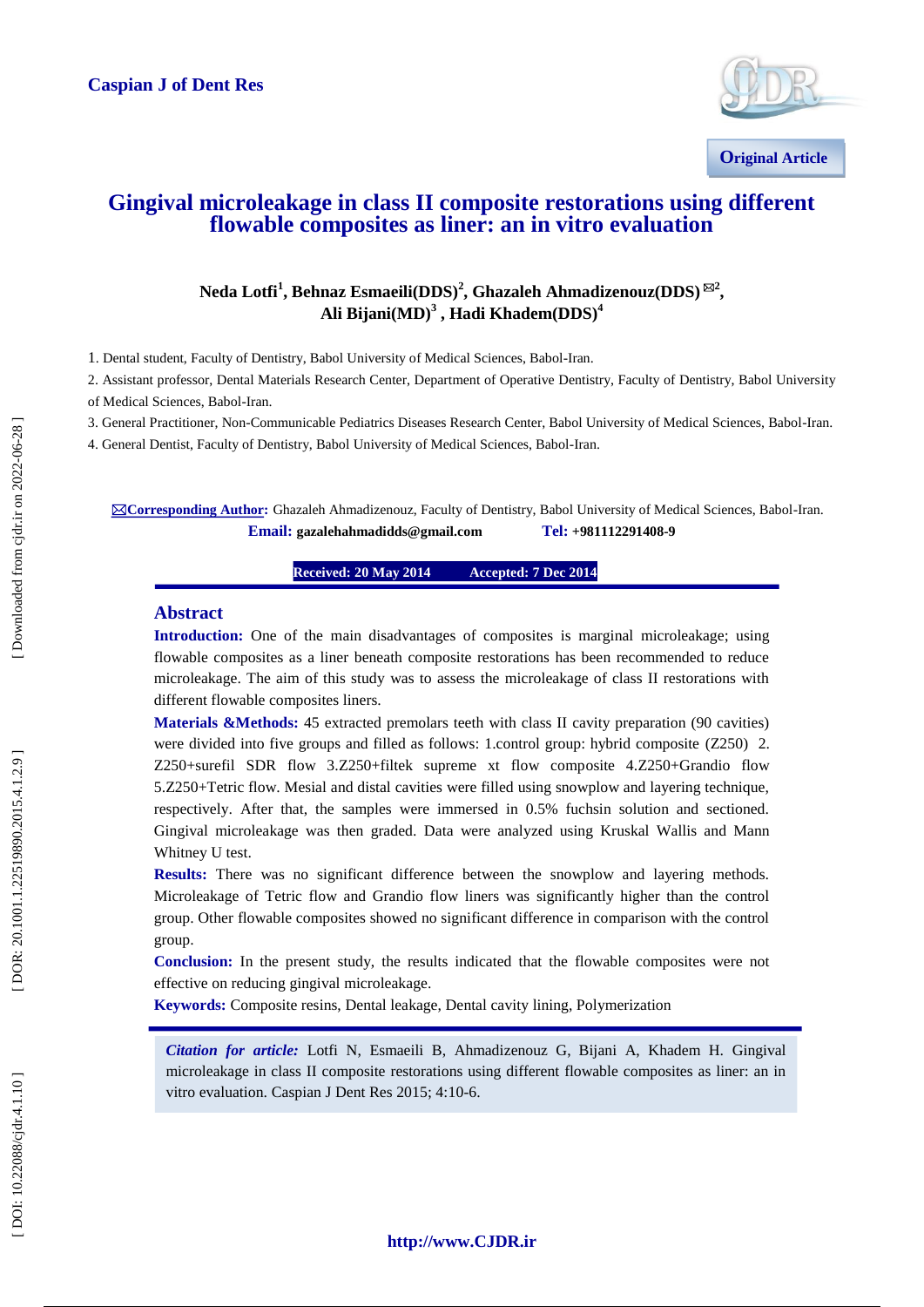

# **بررسی آزهایشگاهی ریسنشت جینجیوالی در ترهین های کاهپوزیتی کالض II با استفاده از کاهپوزیت های قابل سیالى هختلف به عنواى الینر**

ندا لطفی، بهناز اسماعیلی، غزاله احمدی زنوز ٌ، علی بیژنی، هادی خادم

### **چکیذه**

**مقدمه:** مهمترین معایب کامپوزیت ها، ریزنشت لبه ای انها است. یکی از روش های پیشنهادی جهت کاهش ریزنشت، استفاده از کامپوزیت های قابل سیلان به عنوان لاینر در زیر ترمیم کامپوزیتی می باشد. هدف از این مطالعه بررسی ریزنشت ترمیم های کلاس ا با استفاده از انواع لاینرهای کامپوزیت های قابل سیلان می باشد.  $\Pi$ 

**مواد و روش ها: ۴۵** دندان پرمولر کشیده شده با تهیه حفرات کلاس II (نود حفره) به ۵ گروه تقسیم و بدین ترتیب ترمیم شدند: گروه ۱ (کنترل): کامپوزیت هیبرید به تنهایی (Z250) گروه۲ : S250+Filtek 7 گروه۲ (Z250 گروه۳ Z250+Filtek دیستالی بٍ : flow Tetric250+Z حفرات مسیالی ي 5 ٌگري Z250+Grandio flow: 4 ٌگري supreme XT:flow نرتیب با روش snowplow و لایه لایه ترمیم شدند. پس از آن نمونه ها در محلول فوشین ۰/۵٪ غوطه ور شده و برش داده شدند. سپس ریزنشت جینجیوالی درجه بندی گردید. یافته های حاصل با آزمون هایKruskal wallis و mannwhitney u<br>test مورد تجزیه و تحلیل قرار گرفت.

**يافته ها:** بين دو روش Snowplow و لايه لايه تفاوت معنى دارى يافت نشد. ريزنشت لاينرهاى Tetric flow و randio flow به طور معنی داری بیشتر از گروه کنترل بود و سایر کامپوزیتهای قابل سیلان، هیچ تفاوت معنی داری را در مقایسه با گروه<br>کنترل نشان ندادند.

**نتیجه گیری:** در مطالعه حاضر، یافته ها نشانگر این بود که کامپوزیت های قابل سیلان در کاهش ریزنشت جینجیوالی تاثیری<br>ندارد.

**واژگان کلیدی:** کامپوزیت رزین ها، نشت دندانی، لاینر حفره دندانی، پلیمریزاسیون

**Introduction**<br>**Recently, improvements in adhesive systems and** properties of resin composites with increasing esthetic demands by patients have increased the use of composites instead of amalgam on the posterior segment.  $[1-3]$  Despite many advantages of composites, one important drawback is polymerization shrinkage that causes marginal microleakage, post -operative sensitivity and recurrent caries.  $[1-3]$  Most posterior composites have a high amount of fillers that reduce polymerization shrinkage. Use of a liner as an intermediate layer has been suggested to overcome the problems associated with polymerization shrinkage. <sup>[3,</sup>

4] Flowable composites due to their low elastic modulus have been recommended as a flexible layer to reduce contraction stresses. [5] Studies showed different results such as more microleakage by using flowable composites  $[6,7]$ , no significant difference between

flowable composites $[8]$ , flowable composite has no effect on decreasing microleakage<sup>[9]</sup> and use of flowable materials improved marginal integrity of posterior composites and decreased gingival margin microleakage. [10,11] Recently a new flowable composite called SDR (Smart Dentin Replacement) has been introduced to dentistry. SDR differs from conventional resin by the incorporation of SD resin (stress decreasing resin) technology. When SDR is exposed to visible light, the increase of stress with time is greatly reduced. Low volumetric shrinkage is due to a combination of SDR which is a urethane dimethacrylate structure and has a high molecular weight (849gr/mol for SDR resin compared to 513gr/mol for Bis -GMA in conventional resin) and a polymerization modulator chemically embedded in the center of the SDR monomer and impart optimized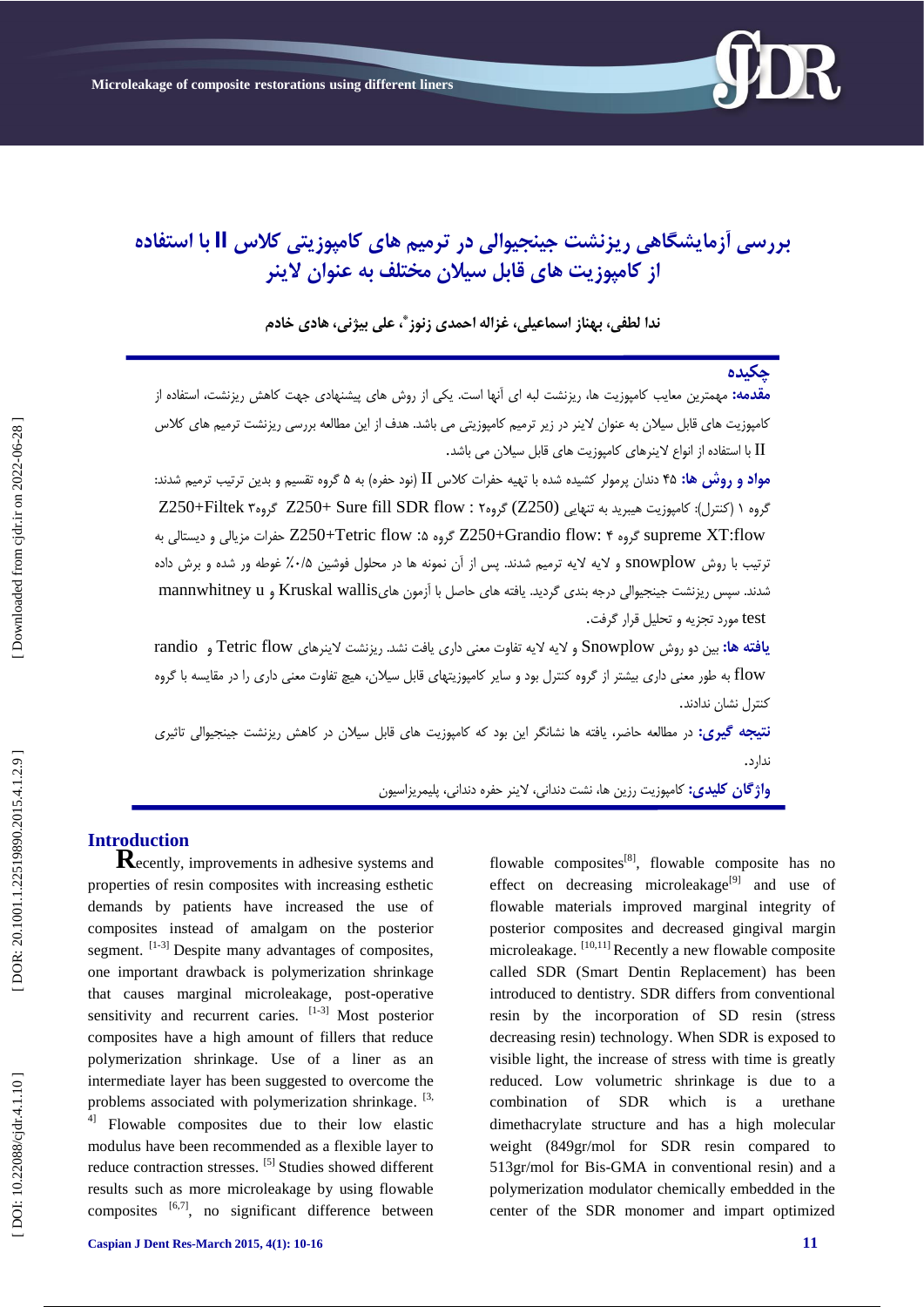

flexibility that adjust shrinkage stress. Also high percent of filler (68% weight) causes high strength of resin network. [11]

Sure Fill SDR flow is used as a base and liner in class I and II restorations. Manufacturers claim that it can be placed in 4mm thickness. Some of the advantages of SDR are: 1.fluoride containing 2.radiopaque resin composites restorative material 3.low polymerization shrinkage 4.optimized handling for easy placement and adaptability to cavity preparation.<sup>[11]</sup>

The aim of this study was to compare gingival microleakage in class II composite restorations using different flowable composite linings.

#### **Methods**

A total of 45 non -carious freshly extracted human premolars were used in this study. The teeth were stored in thymol 0/5% at room temperature. A scaling was used after cleaning with a rubber cup and slurry of pumice. Standard class II cavities were prepared<sup>[12]</sup> on the mesial and distal surfaces of each tooth using 0.8 fissure bur (DRENDELL+ZWEILING, Quezon city, Philippines) and a water -cooled high speed air turbine handpiece (Diatech Dental AG, Heerbrugg, Switzerland).

The cavities measured 2mm axial depth and 3mm in buccolingual widths. All cavities were placed 1mm below cementoenamel junction. Cavosurface margins were prepared sharp without bevel. Automatrix system was used for proximal surface filling.

All cavities were etched with 37% phosphoric acid (Ivoclar Vivadent, Schaan, Lichtenstein) for 30s in enamel and 15s in dentin. Then, the prepared cavities were rinsed by using water and afterward air dried. After that, single bond (3M ESPE, St. Paul, MN, USA) adhesive was applied with a microbrush (according to the manufacturer´s instructions) and light cured by Valo LED curing unit (Ultradent products Inc, UT, USA,) light curing device for 40 second at 1000 mW /cm². The intensity of the light curing unit was verified by a radiometer after every 5 specimens. Composition and manufacture of composites are shown in table 1.

The teeth were randomly divided into: 1 a group of 5 specimens as the control group and 4 groups of 10 specimens as the study groups. In the control group, both mesial and distal cavities  $(N=10)$  were filled with an A2 shade of Z250 composite. Incremental technique [12] was utilized to restore the cavities in which the thickness of each layer was not more than 2mm.The layers were light cured for 40s at 750mw/cm² according to the manufacturers´ instruction. In group 2 to 5, Surefil SDR flow, Filtek supreme xt flow, grandio flow and Tetric flow were used respectively as a liner in mesial and distal cavities. In mesial cavities, snowplow filling technique was used  $[3]$ ; in this method, a thin layer of flowable composite was placed over gingival floor without curing and 1mm of Z250 composite was placed on unset flowable composite then the combined increment was light cured for 40s. The rest of the cavity was restored similar to the control group.

In distal cavities, one layer (less than 2mm) of flowable composite was placed on gingival floor and light cured, the rest of the cavity was restored with Z250 composite the same as control group. Polishing and finishing of the samples were conducted with Sof - Lex disks (3M ESPE, St. Paul, MN, USA). All samples were stored in artificial saliva for 24h, then thermocycled for 500 cycles between 5˚c and 55˚c with a dwell time of 30 seconds. After thermocycling, all teeth were dried and covered with two coats of nail varnish 1mm short of the margins. Apical foramen of the teeth was sealed with sticky wax.

Next, the samples were immersed in 0.5 Basic fuchsin dye for 24hr. After that, they were rinsed with tap water. The teeth were then mounted on epoxy resin. The samples were sectioned in mesiodistal line axis with a double -faced diamond disc (Nemov, Mashhad, Iran).

Dye penetration was determined under a stereomicroscope (Meiji Techno Co, LTD, 45176, Tokyo, Japan) at  $40\times$  and defined according to the scoring scale  $\left[1\right]$  below 0: no dye penetration

1: dye penetration less than ½ of the gingival floor (from margin to  $\frac{1}{2}$  of the gingival floor)

2: dye penetration more than  $\frac{1}{2}$  of the gingival floor (from  $\frac{1}{2}$  of the gingival floor up to the axial wall) 3: dye penetration along the axial wall

The data were statistically analyzed by Kruskal-Wallis analysis of variance to determine any statistical significant differences in microleakage scores among the groups at a p -value of 0.05. Mann -Whitney u -test was performed to compare the groups with each other at the 0.05 significance level.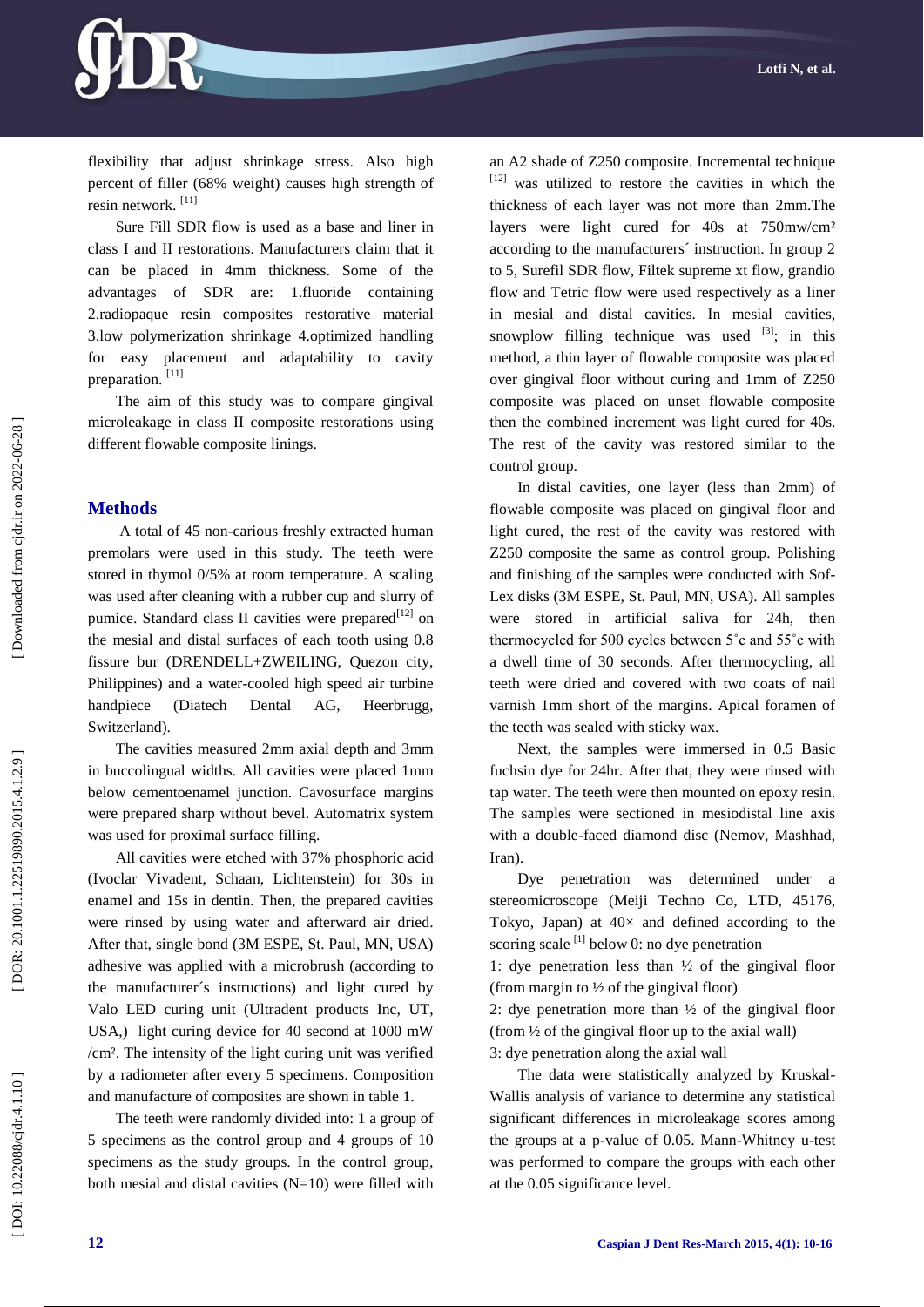

#### **Table1 . Composition and manufacture of composite materials tested in the study**

| <b>Composite</b>          | <b>Resin composite</b>                     | <b>Filler composite</b>                                                                          | <b>Filler</b><br>weight | <b>Average filler</b><br>size                                                                                   | manufacture                                      |
|---------------------------|--------------------------------------------|--------------------------------------------------------------------------------------------------|-------------------------|-----------------------------------------------------------------------------------------------------------------|--------------------------------------------------|
| Sure fill SDR flow        | Modified UDMA,<br>TEGDMA,<br><b>EBPDMA</b> | Barium, Strantium,<br>Al-fluoro-silicate<br>glass                                                | 68%                     | $20 \mu m$                                                                                                      | Dentsply-<br>DeTrey, UK                          |
| <b>Grandio flow</b>       | Bis-<br>GMA, TEGDMA,<br><b>HEDMA</b>       | <b>Silicate</b>                                                                                  | 80.2%                   | Nanoparticles<br>$0.04 - 3 \mu m$<br>(mean 0.7)                                                                 | <b>VOCO</b><br>GmbH,<br>Cuxhaven,<br>Germany     |
| Tetric flow               | Bis-<br>GMA, TEGDMA,<br><b>UDMA</b>        | Barium glass,<br>ytterbium<br>Trifluoride, Ba-Al-<br>fluorosilicate glass,<br>SiO <sub>2</sub> , | 64.6%                   |                                                                                                                 | Ivoclar<br>Vivadent,<br>Schaan,<br>Liechtenstein |
| supreme xt flow<br>Filtek | Bis-<br>GMA, TEGDMA,<br><b>Bis-EMA</b>     | $ZrO2-SiO2$                                                                                      | 65%                     | 75 <sub>nm</sub> silica<br>Nanofiller+5-<br>10 nm zirconia<br>Nanofiller+0.6-<br>$1.4 \mu m$<br>zirconia/silica | 3M ESPE,<br>St. Paul, MN,<br><b>USA</b>          |
| Z250                      | Bis-<br>GMA, UDMA, Bis-                    | ZrO2-SiO2                                                                                        | 60%                     | $0.01 - 3.5 \mu m$                                                                                              | 3M ESPE,<br>St. Paul, MN,                        |

### **Results**

Microleakage scores are shown in table 2. Regardless of the use of the flowable composite resin, there was no significant difference in the microleakage of class II cavities restored with snowplow or layering technique. Tetric flow (in both snowplow and layering method) and Grandio flow (in snowplow method) significantly increased microleakage compared to the control group  $(p=0.004$  and  $p=0.01$ , respectively). The lowest amount of microleakage was observed in Surefil SDR flow group however, the difference was not statistically significant in control group. Grandio flow and Filtek supreme xt flow increased microleakage compared to the control group but the difference was not significant. Figure 1 shows comparison of the microleakage in different groups.

EMA

**Table2. Number of samples showing each microleakage score at gingival margins in the study group**

USA

| <b>Method</b>                      |   | <b>Microleakage scores</b> |                |                             |              |  |  |
|------------------------------------|---|----------------------------|----------------|-----------------------------|--------------|--|--|
|                                    | 0 | 1                          | 2              | 3                           | <b>Total</b> |  |  |
| Snowplow Group<br><b>SDR</b>       | 2 | 4                          | 2              | $\mathfrak{D}$              | 10           |  |  |
| Filtek Supreme XT flow             |   | 2                          | 4              | 4                           | 10           |  |  |
| Grandio flow                       |   | $\Omega$                   | 4              | 6                           | 10           |  |  |
| Tetric flow                        |   | $\Omega$                   | 2              | 8                           | 10           |  |  |
| Total                              |   | 6                          | 12             | 20                          | 40           |  |  |
| Z <sub>250</sub><br>Group<br>Layer |   | 4                          | 3              | $\mathcal{D}_{\mathcal{L}}$ | 10           |  |  |
| <b>SDR</b>                         |   | 1                          | 1              | 2                           | 10           |  |  |
| Filtek Supreme XT flow             |   | 3                          | 3              | 4                           | 10           |  |  |
| Grandio flow                       |   | $\mathcal{D}_{\cdot}$      | 5              | 3                           | 10           |  |  |
| <b>Tetric flow</b>                 |   | $\Omega$                   | $\mathfrak{D}$ | 8                           | 10           |  |  |
| Total                              |   | 10                         | 14             | 19                          | 50           |  |  |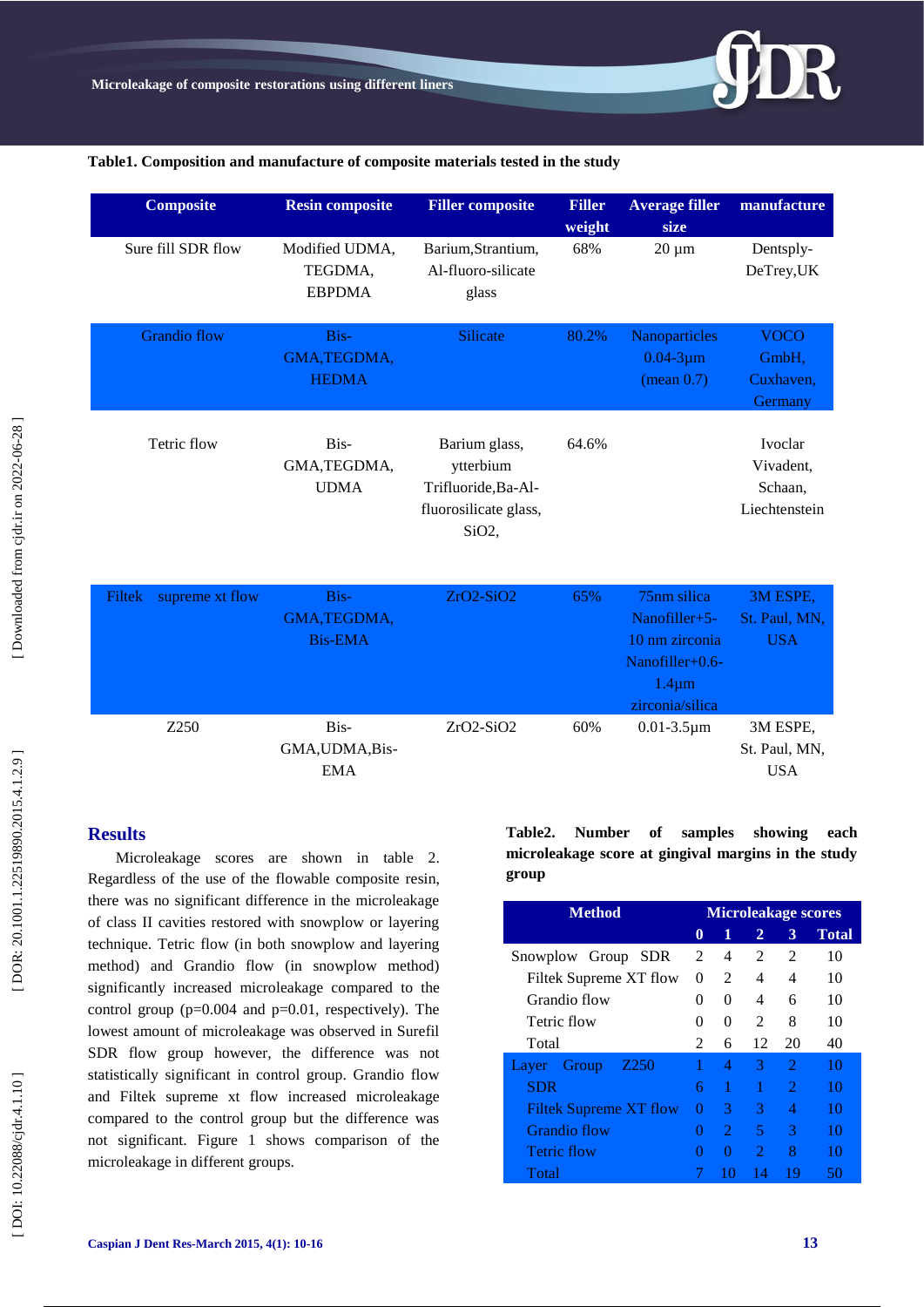



#### **Discussion**

The result of the present study showed that Surefil SDR flow as a liner had lower microleakage than other flowable composites (tetric flow, grandio flow, filtek supreme xt flow). Monomers of composites linked together to form a network when they were exposed to light. This polymerization process needs moving monomers physically closer together. This process results in polymerization shrinkage in which Van der Waals link changes to covalence link. Resin composites create a lot of stress during polymerization shrinkage that causes microleakage. [13]

In the current study, the findings were in accordance with the ones demonstrated in other studies in which Surefil SDR flowable composite showed lower microleakage. <sup>[11,14-15]</sup> Current composites contain organic resin matrix and inorganic fillers; when they are exposed to light cure, polymerization and volumetric shrinkage rapidly occurs; However, in Surefil SDR flow the increase of polymerization stress is reduced with time which is due to SDR patented urethane dimethacrylate structure in this composite. <sup>[11]</sup> Urethane with incorporated photo active groups is able to control the polymerization kinetics. [16]

One mechanism to decrease shrinkage stress is to delay the gel point. The gel point shows the increase of viscosity when network is forming. In the pre gel phase, the formed polymer chains are very flexible. In this phase, the viscosity of polymers is still low, so shrinkage stress can be compensated by plastic flow that happens during the pre -gel phase. The time that material can not compensate the polymerization shrinkage (time until gelation) determines the final tensions in the material. Surfill SDR flow shows a delay in the gel point. [16] Considering the increased flow capacity, lower stress builds up and better interfacial integrity of Surefil SDR flow has the lowest shrinkage rate (3 -4 folds lower) compared to other flowable composites. [16]

In this study, microleakage was evaluated only on dentinal surfaces. Based on previous studies, microleakage in dentin was more than in enamel because of the higher bond strength between composite and enamel than dentin with a tubular structure. [17, 18] Flowable composites were recommended in some studies <sup>[10, 19]</sup> as an interfacial layer due to their lower elastic modulus which can compensate contraction stress and act as a stress breaker and shock absorber. However, in the present study, a different result was obtained.

In this study, except for Sure fill SDR flow, all other flowable composites demonstrated higher microleakage compared to the control group in both layering and snowplow techniques. Tetric flow composite showed the highest microleakage which was in accordance with the results of other studies  $[6, 7, 9, 20]$  $22$ ]; in fact, flowable composites had more polymerization shrinkage because they had dilute monomers and less fillers. [23] Generally, increasing the amount of the inert materials in composites (organic and inorganic fillers) may reduce the overall shrinkage of composites due to the less monomer availability for the polymerization reaction. But high filler loading results in a high degree of stiffness that can lead to high shrinkage stress, so increasing the volume fraction of filler does not invariably produce a fundamental reduction in shrinkage. [16]

According to the result of the current study, there was no significant difference in the microleakage of Grandio flow composite (with 80.2% weight filler) and Filtek Supreme XT flow (with 65% weight filler). However, the microleakage of Tetric flow (64.6% weight filler) and Filtek Supreme XT flow with similar amount of filler was significantly different, it can be concluded that the amount of filler alone does not reduce the microleakage and other factors including chemical properties and size of matrix and filler may affect the microleakage as well.  $[24]$  TEGDMA with low molecular weight in chemical compound of flowable composites caused the increase of polymerization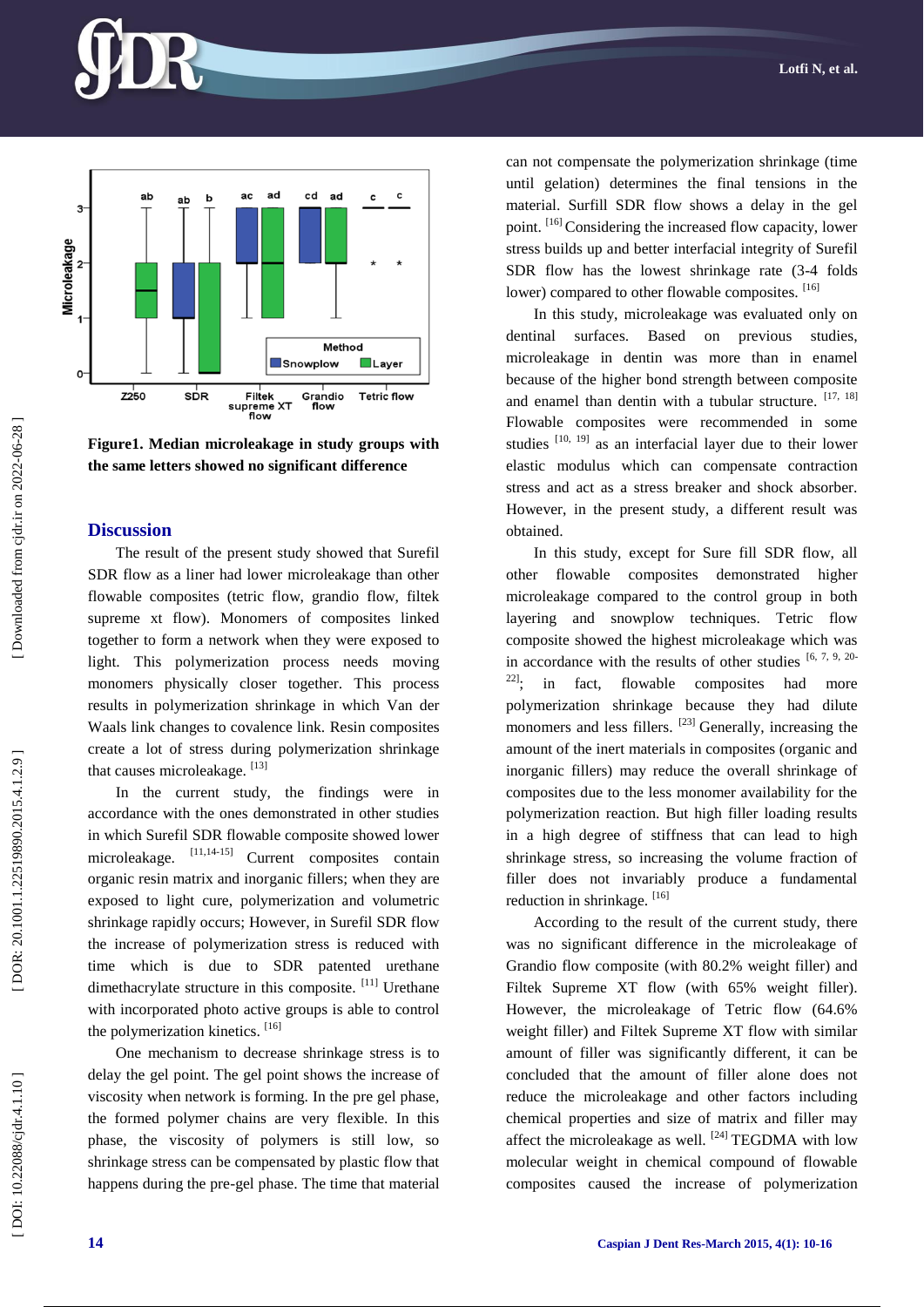

shrinkage.  $[25,26]$  UDMA and BIS GMA with high molecular weight in chemical compound of Z250 composite decreased the polymerization shrinkage.  $[27,$ <sup>28]</sup> This in vitro study showed that only Surefil SDR flow composites had lower microleakage than Z250 composite although the difference was not significant. High molecular weight and flexibility around the centered modulator imparted high qualify to Surefil SDR flow. Surefil SDR flow had low polymerization shrinkage and stress, and also high depth of cure. As a result, it is suitable for bulk placement (4mm) in class I and II cavities. [11]

In a study by Chuang et al. [19] Snowplow was recognized as an appropriate method to decrease microleakage. In this method, a thin layer of flowable composite is placed in the cavity without curing, afterwards a layer of hybrid composite is placed on it and both layers are cured simultaneously. [3] In the current study, however, there was no significant difference between the snowplow and layering technique which was in agreement with the results of Sood et al.<sup>[29]</sup>

Different results in various studies may be because of variable flowable composites with variable chemical compounds. The rate of microleakage can be increased with occlusal loading. Campos et al. study contributed the breaking down of bond depending on the intensity and duration of loading. Therefore, it is recommended that further studies be carried out under occlusal loading.<sup>[30]</sup>

#### **Conclusion**

The results of this study showed that the flowable composites had no effect on the decrease of gingival microleakage.

#### **Acknowledgments**

We would like to thank Dr. Evangeline Foronda for the English editing and Dental Materials Research Center of Faculty of Dentistry of Babol for supporting this study.

**Funding:** This study was a part of thesis and research project (Grant No: 9235717) which was supported and funded by Babol University of Medical Sciences. **Conflict of interest:** There was no conflict of interest.

#### **Reference s**

- 1 . Araujo Fde O, Vieira L C, Monteiro Junior S. Influence of resin composite shade and location of the gingival margin on the microleakage of posterior restorations. Oper Dent 2006; 31: 556 -61.
- 2 . Ozgunaltay G, Gorucu J. Fracture resistance of class2 packable composite restorations with and whitout flowable liners. J Oral Rehabil 2005; 32: 111 -5.
- 3 . Summite JB, Robbins JW, Hilton TJ, Schwarts RS. Fundamental of operative dentistry a contemporary approach.  $3<sup>rd</sup>$  ed. Quintessence Publishing Illinois: 2006. p. 293 -4,315 -6.
- 4 . Unterbrink GL, Liebenberg WH. Flowable resin composites as 'filled adhesive': literature review and clinical recommendations. Quintessence Int 1999; 30: 249 -57.
- 5 . Kasraei S, Azarsina M, Majidi S. In vitro comparison of microleakage of posterior composites with and whitout liner using two step etch and reines and self-etch dentin adhesive system. Oper Dent 2011; 36:213 -21.
- 6 . Tredwin CJ, Stokes A, Moles DR. Influence of flowable liner and margin location on microleakage of conventional and packable class 2 resin composites. Oper Dent 2005; 30:32 -8.
- 7 . Bonilla ED, Stevenson RG, Caputo AA, White SN. Microleakage resistance of minimally invasive Class I flowable composite restorations. Oper Dent 2012; 37:290 -8.
- 8 . Moorthy A, Hogg CH, Dowling AH, Grufferty BF, Benetti AR, Fleming G J. Cuspal deflection and microleakage in premolar teeth restored with bulk fill flowable resin based composite base materials. J Dent 2012; 40:500-5.
- 9 . Daneshkazemi AR, Davari AR, Modaresi J, Dastjerdi F, Darezereshki M. Effect of flowable composite on microleakage of packable resin composites in class2 cavities. J Qazvin Univ Med Sci 2009;13:23 -28.[In Persian]
- 10 . Sadeghi M. Influence of flowable material on microleakage of monofilled and hybrid class2 composite restorations with LED and QTH LCUs. Indian J Dent Res 2009;20:159 -63.
- 11 .Reis AF. Evaluation of a novel composite restorative system for posterior teeth: microleakage, bond strength and gap formation analysis. Available at: [http://www.surefilsdrflow.com/sites/default/files/Su](http://www.surefilsdrflow.com/sites/default/files/SureFil_Technical_Manual.pdf.%20Accessed%20Oct%2022,2012)